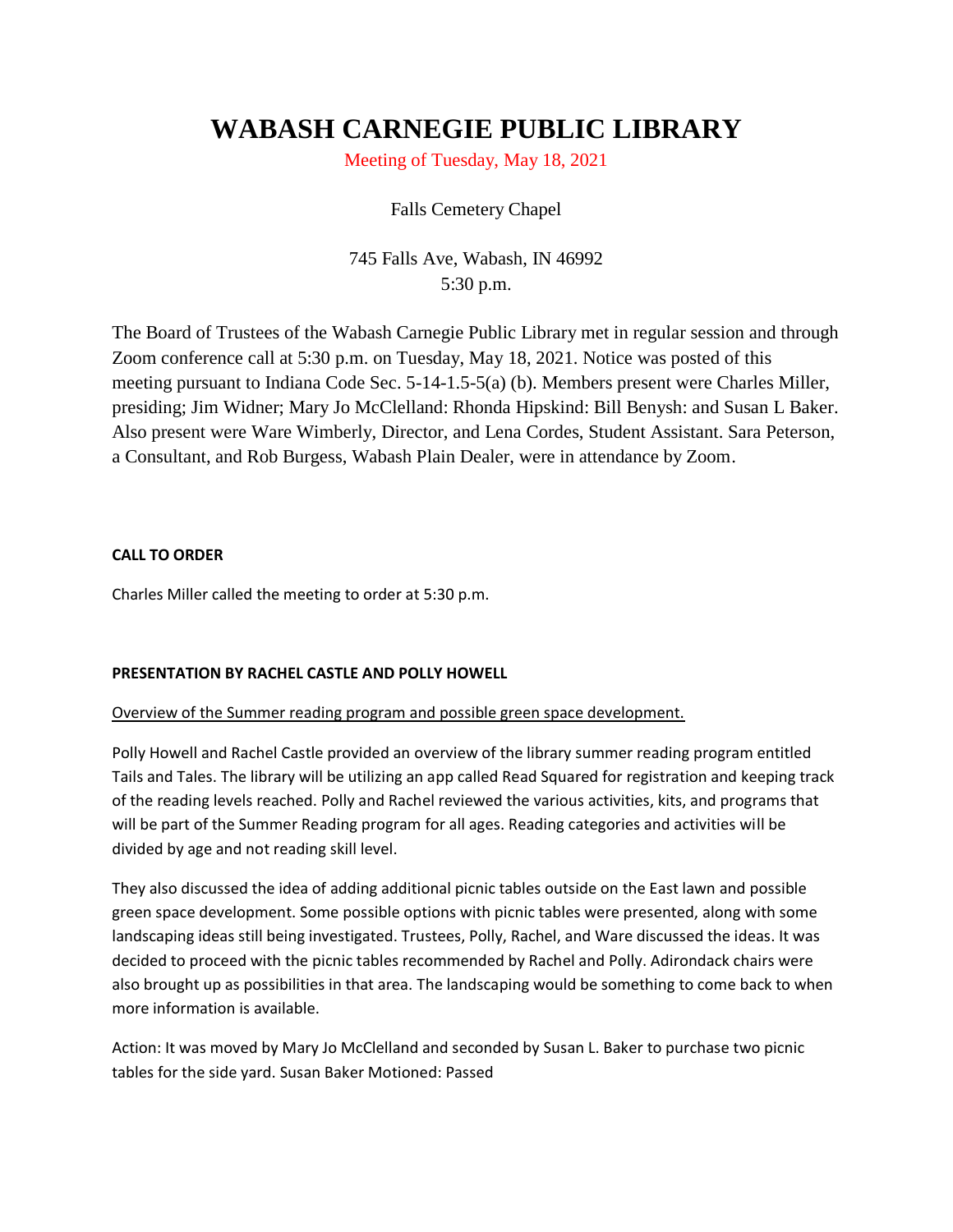#### **CONSENSUS AGENDA**

- a. Approval of April 20, 2021, Minutes
- b. Financial Report
- c. April Payroll
- d. May Claims

Action: It was moved by Rhonda Hipskind and seconded by Susan L. Baker to approve the Consensus Agenda. Motion carried.

#### **PRESIDENT'S REPORT**

No report

## **COMMITTEE REPORT**

#### Park Board

Bill Benysh reported that the Parks Board did a tour of the new trolley. The StoryWalk has been paved, but the storyboards have not been remounted.

#### **NEW BUSINESS**

## Long Term Strategic Plan

Trustees and Ware discussed and reviewed the Long Range Strategic Plan with an update of Goals and Accomplishments. With the COVID pandemic and interruptions it brought, many things in the Strategic Plan were delayed or unable to address. Thus, it was recommended to extend it until 2024 with updating specific goals and data from 2020. Trustees discussed the revised Long-Range Strategic Plan. It was decided to approve the revised Plan.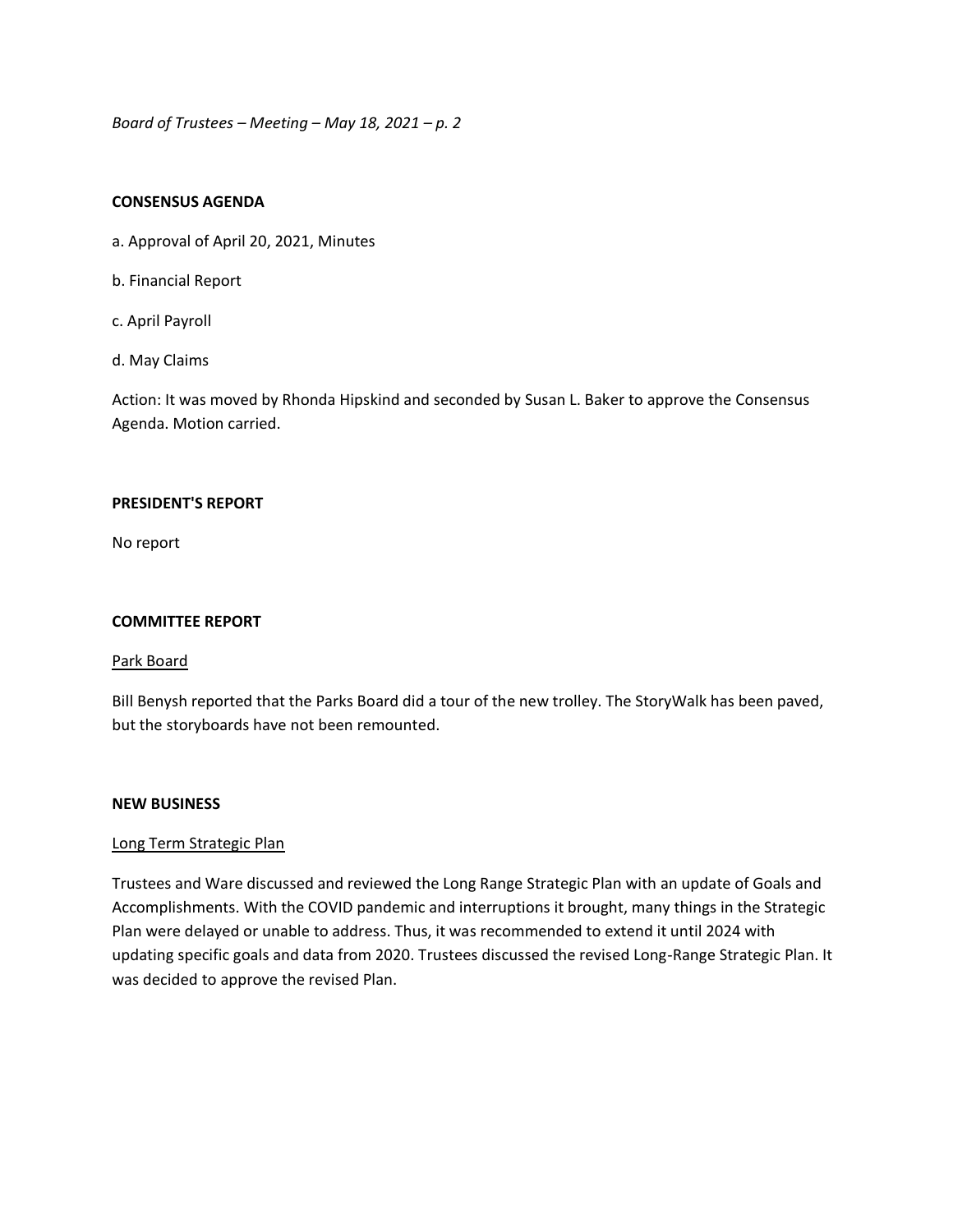Action: It was moved by Jim Widner and seconded by Bill Benysh to approved the revised Long-Range Plan and extended it through 2024. Motion carried.

## Continuing Education Policy (Reimbursement)

Per the Minutes from the January Board meeting, no decision had been made on reimbursement policy but to be reviewed at an upcoming meeting. The Continuing Education Policy is now part of the library's Personnel Policy, changing that overall policy. Ware enclosed two options per revision. One has the dollar amount currently charged by Ivy Tech. The other one has a higher percentage due to some considerations. The first is that Ivy Tech is discontinuing its library science program, and Ware is not sure to use a program as the barometer when the program is no longer in place is best. With Ivy Tech's decision, library staff would be limited to just one option in the State of Indiana. Indiana University's program costs \$465.00 per credit hour and a three-credit hours course of \$1,395.00 per semester. The difference is \$945.00, which is a substantial difference. If it were half, that would be approximately \$700 per course.

With either proposal, the library assists with the courses required for library certification purposes and is appreciated by the staff person. It is realized that those costs will eventually change over the years. Suppose the City of Wabash's population is below 10,000 by the 2020 Census. In that case, these library certifications required can be lowered by the Board. Ware recommends the revised policy that has half of the credit hour amount. Trustees discussed two options. It was decided to approve the revised option with the library reimbursing half of the credit hour amount.

Action: It was moved to approve the revised option with the library reimbursing half of the credit hour amount by Jeff Knee. Mary Jo McClelland seconded the motion. Motion carried.

## **DIRECTOR'S REPORT/ADMINISTRATIVE UPDATE**

#### Farlow Property

Ware has not heard anything new from attorney Mark Guenin on the subject. Dr. Farlow was going to communicate with Mark Guenin following consultation with his accountant.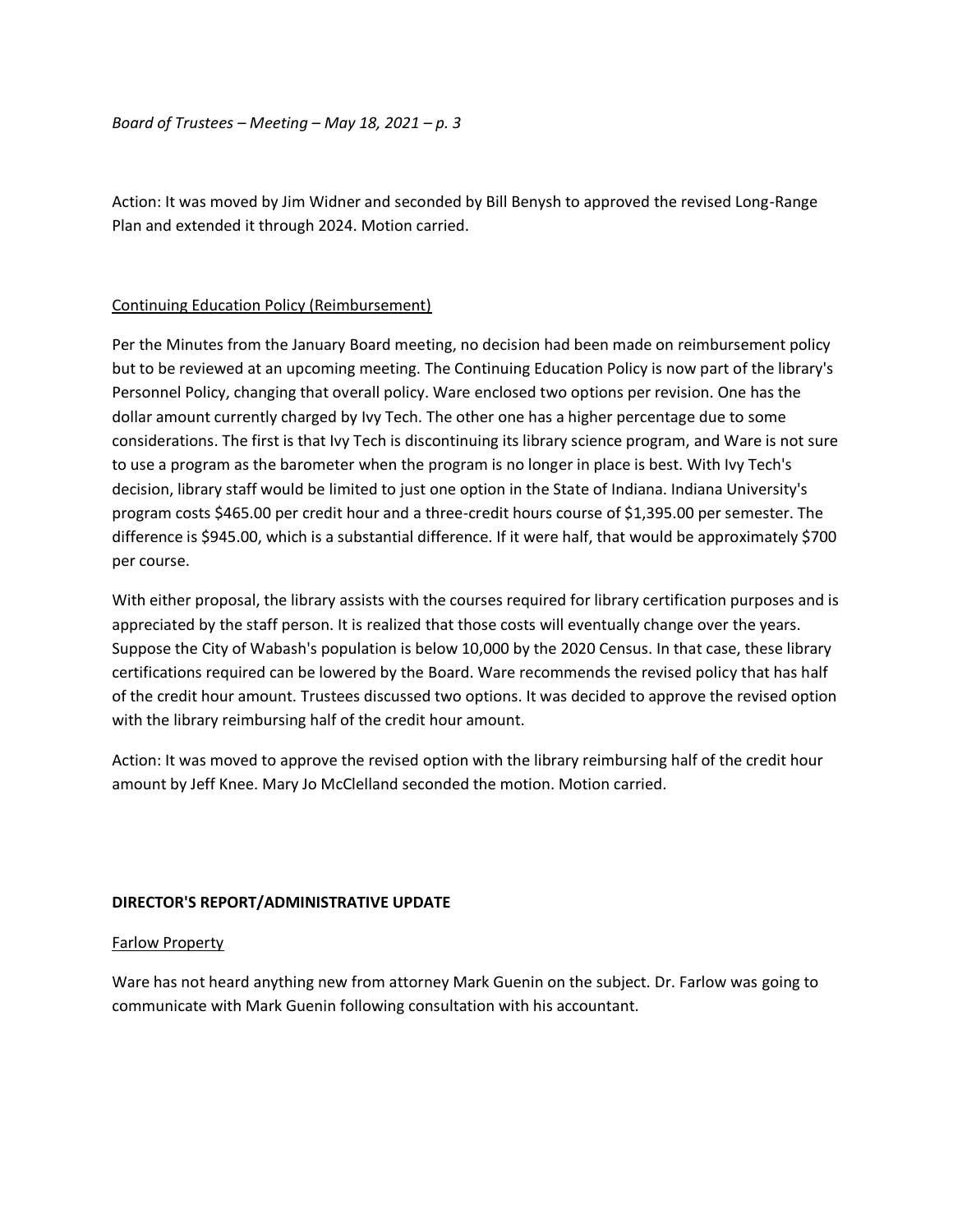## MKM/Renovation

There will be an additional meeting on Wednesday, May 26, for a presentation by MKM per the proposed renovation of the building. Ware, two Trustees, and some staff have had some informational communication with MKM on the direction of the presentation. In their presentation, the Board will need to look at some questions that will influence the direction MKM takes. One central question is whether a renovation should be done with an expansion in mind. MKM will also cover the budget scope of such a project at the May 26 meeting. The meeting will be at 5:30 p.m. at the Fall Cemetery Chapel.

## Bovard Studio Quote

Bovard Studio sent a proposal to Ware on possible work to clean and repair pieces of the stained glass in the library dome. The Board discussed it and can perhaps look at that later, particularly in the context of any renovation work done.

#### CD's maturing

Ware and trustees discussed a CD at Crossroads Bank that matures on May 24. Trustees discussed various options, including CDs at other banking institutions or credit unions. If the library reinvested the principle into another CD, discussion on length with possible renovation soon was discussed. Trustees agreed to look at a CD between 1 to 2 years at Crossroads Bank and decided to remain at Crossroads if a CD fit. The Board asked Ware to renew the principle of the CD in a new CD between one and two years at Crossroads Bank. The interest from the CD maturing on May 24 will be put in the E. Pearson Gift Fund.

Action: It was moved by Bill Benysh to put the principle of the CD that matures on May 24, 2021, to be put back into a 1 to 2-year CD at Crossroads Bank and Ware to have the new CD opened at Crossroads Bank along with interest from the CD to be put in the E. Pearson Gift Fund. Susan Baker seconded it. Motion carried.

#### Sara Peterson

The contact for consultation by Sara Peterson would need to be renewed for that to continue. Renewal details of consultation by Sara Peterson from April 2021 to March 2022 were presented to the Board.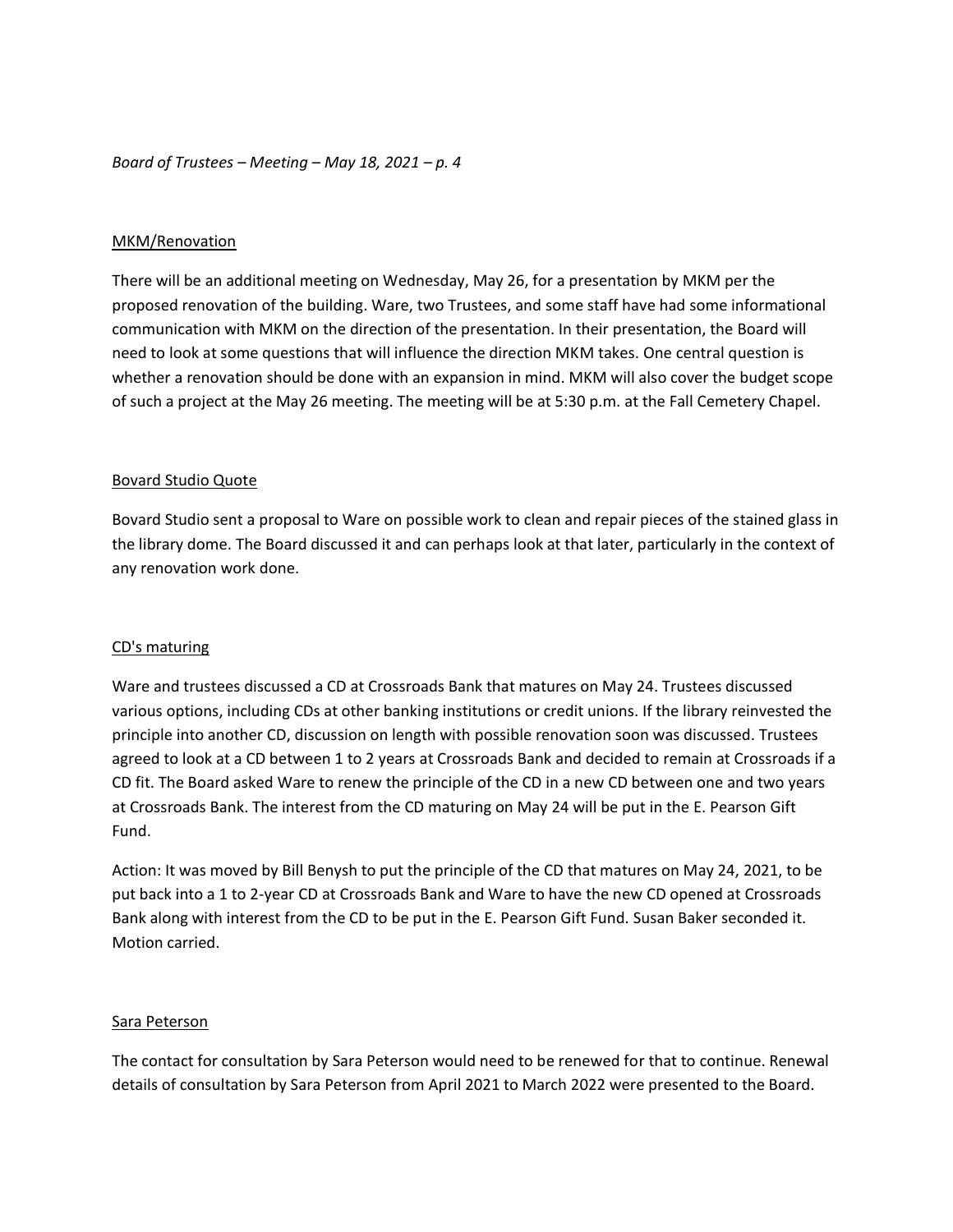Trustees and Ware discussed the work done by Sara. It was a general agreement that Sara's consultation has been very valuable, and Trustees want to continue it for another year. It was agreed to renew the service agreement with Sara Petersons Consulting until March 2022. Question on how much of the 36 hours contracted will be included for the building was inquired.

Action: It was moved by Jim Widner and seconded by Susan L. Baker to continue services of Sara Peterson Consulting to March 2022. Motion carried.

#### Zoom Meetings

Per recent State passed legislation, public libraries must have a policy on electronic attendance of Board meetings. This policy will govern attendance to a meeting by Trustees to the regular meeting whether an official state of emergency exists or not. Ware presented a draft to the Board, mainly following the outline provided by the legislation. Trustees reviewed the draft, and it was decided to proceed with approval. The policy will be incorporated into the current Board By-Laws policy.

Action: It was moved by Bill Benysh to approve the revised Bylaws to include the electronic attendance of Board meetings by Trustees policy. Rhonda Hipskind seconded the motion. Motion carried.

#### Facemasks

When the CDC's announcement on face masks is not essential for people who have been vaccinated, Ware, with consultation with Charles Miller, had the requirement for masks dropped to highly recommended. Ware sought the Board's feedback on that easing of rule. The Board agrees with it, and the library should not require facemasks in the building following the CDC's announcement.

#### Tree on the Corner of Lawn

The tree on the library lawn closest to the Farlow property and Hill Street had damage from heavy snow on April 21. The City of Wabash Street Department took care of a significant limb that had fallen in the lane between the library and the Farlow property. The tree cannot be saved per two consultations, and it is recommended to take it out. Ware has got a quote from Hoffman Nursery to remove it and is waiting on a quote from American Eagle Lawn and Landscaping for the same work.